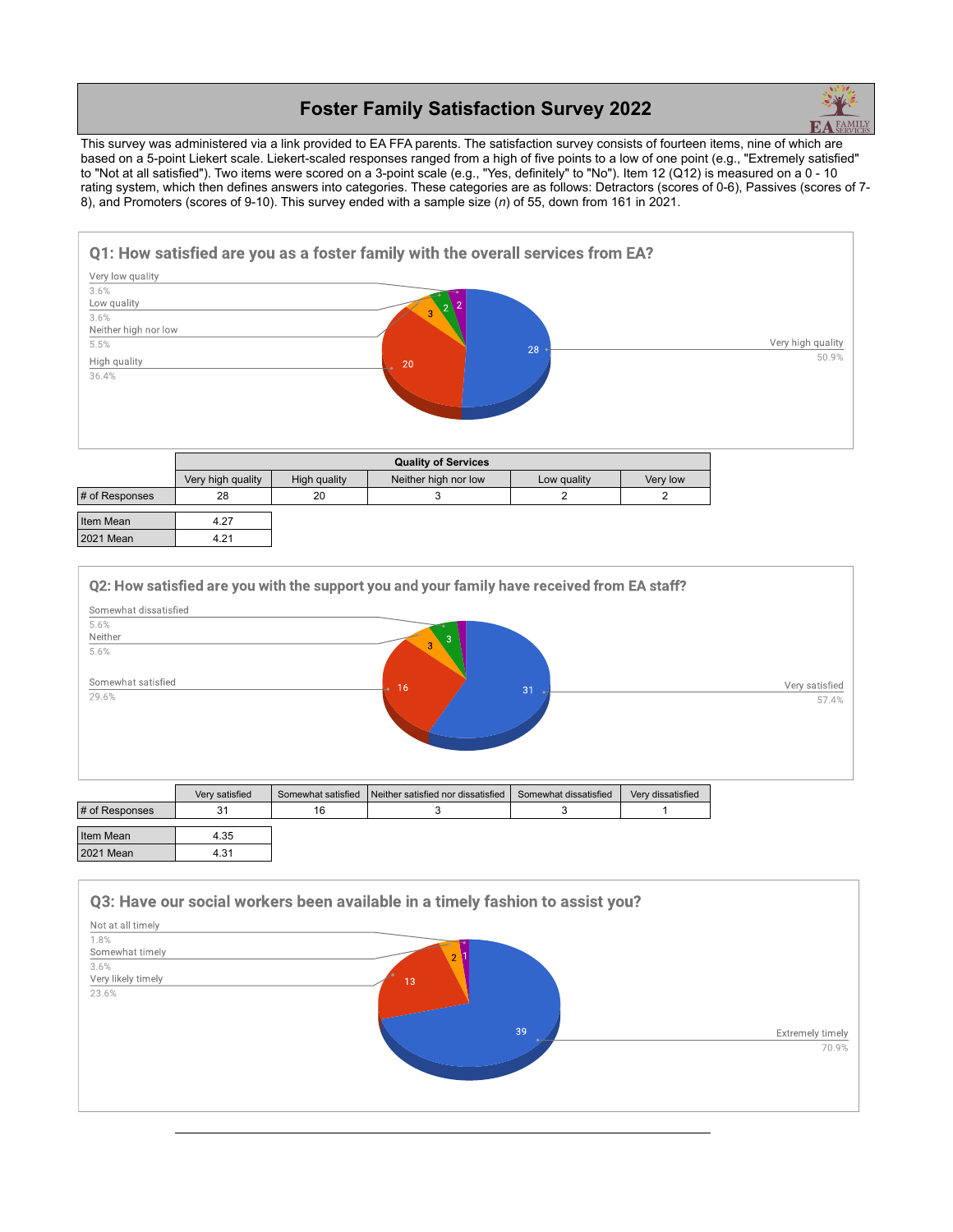|                | Extremely timely | Very likely timely | Somewhat timely | Not so timely | Not at all timely |
|----------------|------------------|--------------------|-----------------|---------------|-------------------|
| # of Responses | 39               | 13                 |                 |               |                   |
| Item Mean      | 4.62             |                    |                 |               |                   |
| 2021 Mean      | 4.54             |                    |                 |               |                   |



|                  | Extremely<br>responsive, one<br>home visit per week<br>and always returns<br>my calls | Very responsive,<br>visits home biweekly,<br>and always returns<br>my calls | Follows case plans for home<br>visits and returns phone calls | Somewhat responsive,<br>linconsistent home visits.<br>eventually returns my<br>calls | Not so responsive,<br>rarely does home<br>visits, difficulty<br>reaching by phone |
|------------------|---------------------------------------------------------------------------------------|-----------------------------------------------------------------------------|---------------------------------------------------------------|--------------------------------------------------------------------------------------|-----------------------------------------------------------------------------------|
| # of Responses   | 24                                                                                    | 19                                                                          |                                                               |                                                                                      |                                                                                   |
| Item Mean        | 4.25                                                                                  |                                                                             |                                                               |                                                                                      |                                                                                   |
| <b>2021 Mean</b> | 4.24                                                                                  |                                                                             |                                                               |                                                                                      |                                                                                   |



| # of Responses | 44   |  |  |
|----------------|------|--|--|
| Item Mean      | 4.47 |  |  |
| 2021 Mean      | 4.51 |  |  |

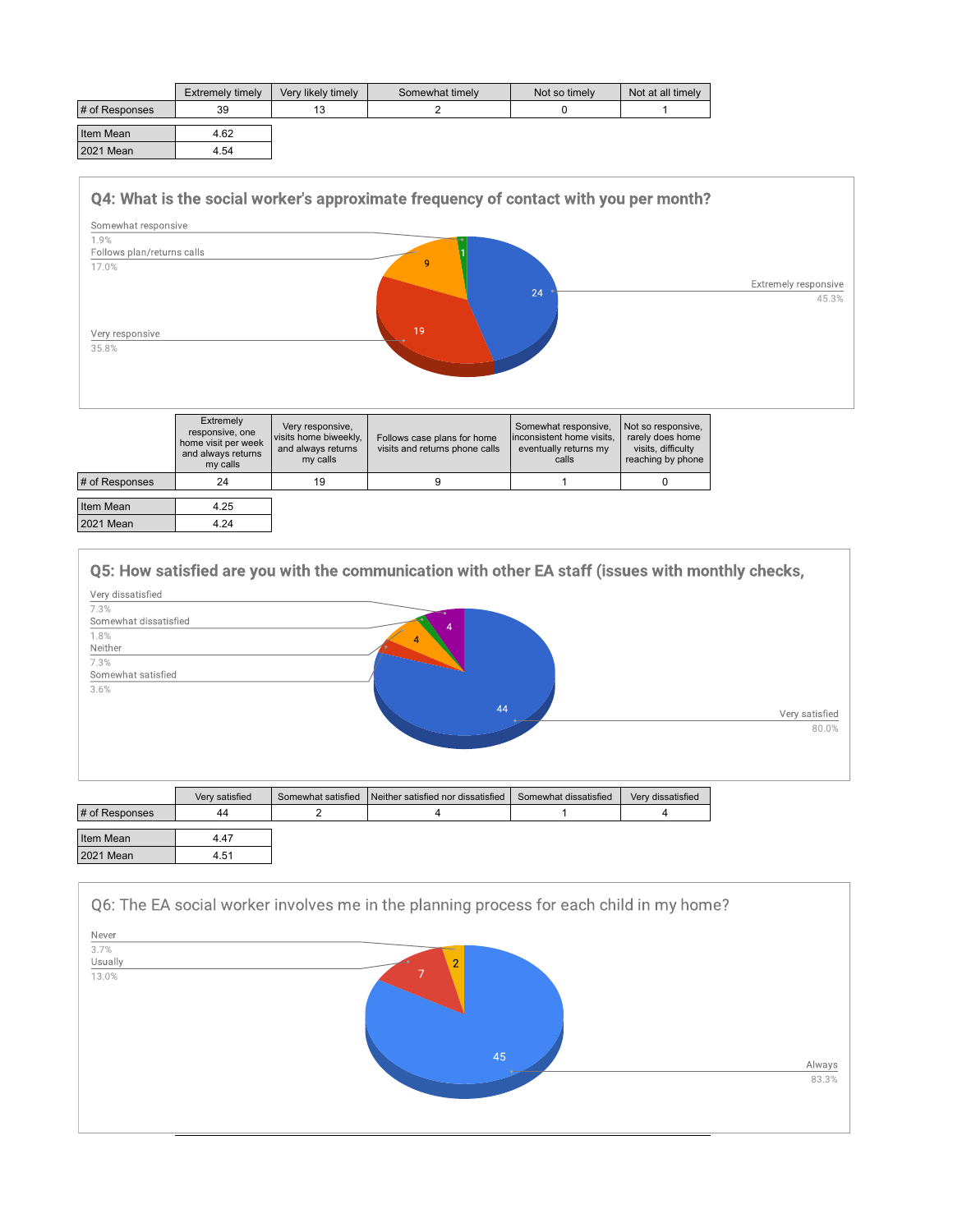|                | Always |  | Usually | <b>Never</b> |
|----------------|--------|--|---------|--------------|
| # of Responses | 45     |  |         |              |
| Item Mean      | 2.8    |  |         |              |
| 2021 Mean      | 2.79   |  |         |              |



|                  |      | Yes, definitely | Yes, somewhat | <b>No</b> |
|------------------|------|-----------------|---------------|-----------|
| # of Responses   | 46   |                 |               |           |
| Item Mean        | 2.8  |                 |               |           |
| <b>2021 Mean</b> | 2.79 |                 |               |           |

Q8: I feel adequately trained to be an effective foster parent. Somewhat dissatisfied  $1.8%$ 1.8%<br>Somewhat satisfied<br>12.7% 46 Very satisfied<br> $\frac{83.6\%}{ }$ 

|                | Very satisfied | Somewhat satisfied | Neither satisfied nor dissatisfied | Somewhat dissatisfied | Very dissatisfied |
|----------------|----------------|--------------------|------------------------------------|-----------------------|-------------------|
| # of Responses | 46             |                    |                                    |                       |                   |
| Item Mean      | 4.78           |                    |                                    |                       |                   |
| 2021 Mean      | 4.76           |                    |                                    |                       |                   |

|                |           |               | Q9: The EA emergency/after hours on-call system is effective and efficient? |               |      |           |
|----------------|-----------|---------------|-----------------------------------------------------------------------------|---------------|------|-----------|
| Poor           |           |               |                                                                             |               |      |           |
| 2.0%           |           |               |                                                                             |               |      |           |
| Average        |           |               |                                                                             |               |      |           |
| 15.7%          |           |               | 8                                                                           |               |      |           |
| Above average  |           |               | 11                                                                          |               |      | Excellent |
| 21.6%          |           |               |                                                                             | 31            |      | 60.8%     |
|                | Excellent | Above average | Average                                                                     | Below average | Poor |           |
| # of Responses | 31        | 11            | 8                                                                           |               |      |           |

| Item Mean        | 4.39 |
|------------------|------|
| <b>2021 Mean</b> |      |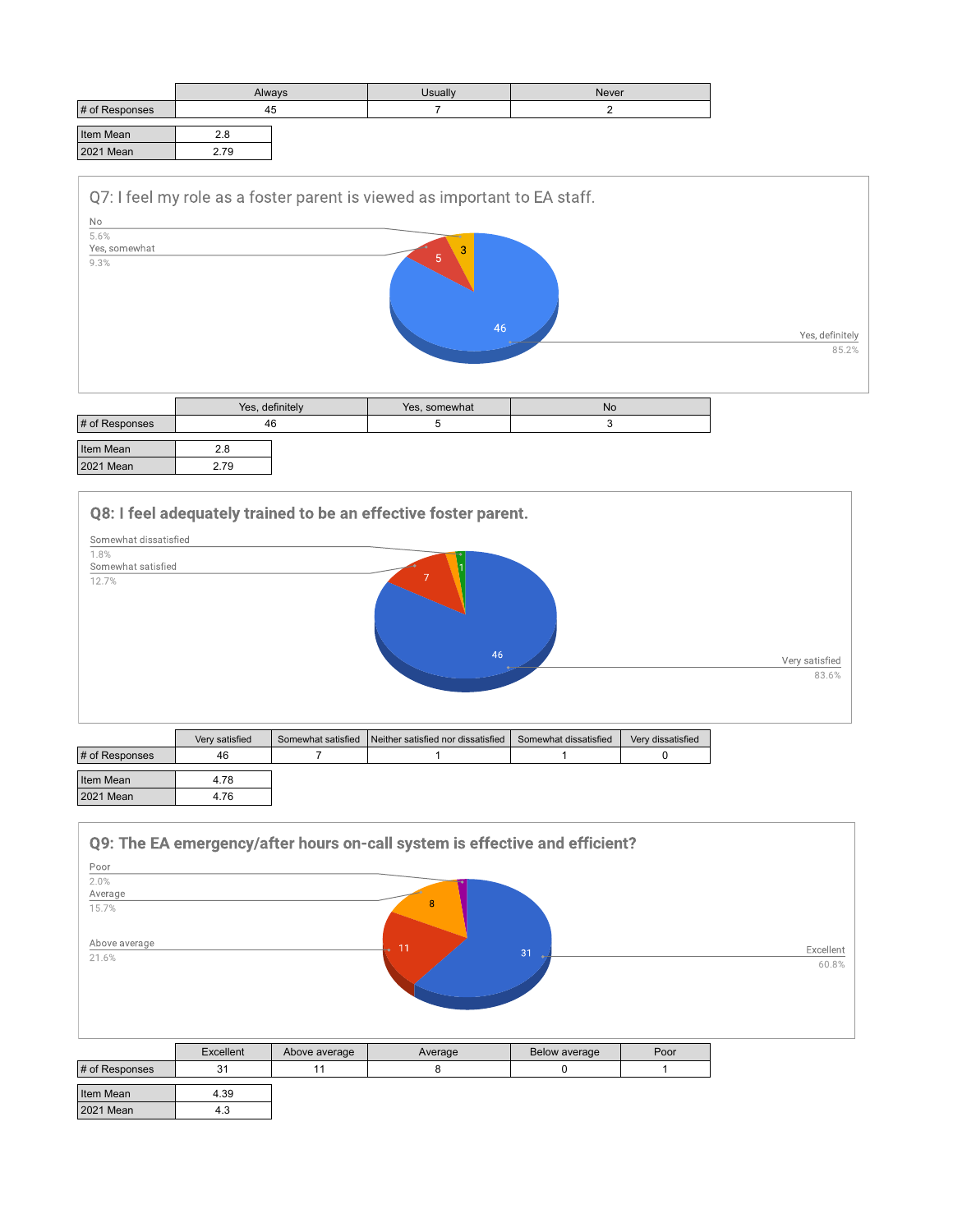

| Item Mean | 4 64 |
|-----------|------|
| 2021 Mean | 4.61 |

2021 Mean 4.48

Q11: EA works to promote personal growth and success.



|                                                                                                           | <b>Comments</b> |
|-----------------------------------------------------------------------------------------------------------|-----------------|
| I've done more growing in the 3 years being affiliated with EA than the 5years at a Cal State University. |                 |



|                | Promoters (9-10) | Passives (7-8) | Detractors (0-6) |
|----------------|------------------|----------------|------------------|
| 2022 Responses |                  |                |                  |
| 2021 Responses | 118              | 25             | 29               |